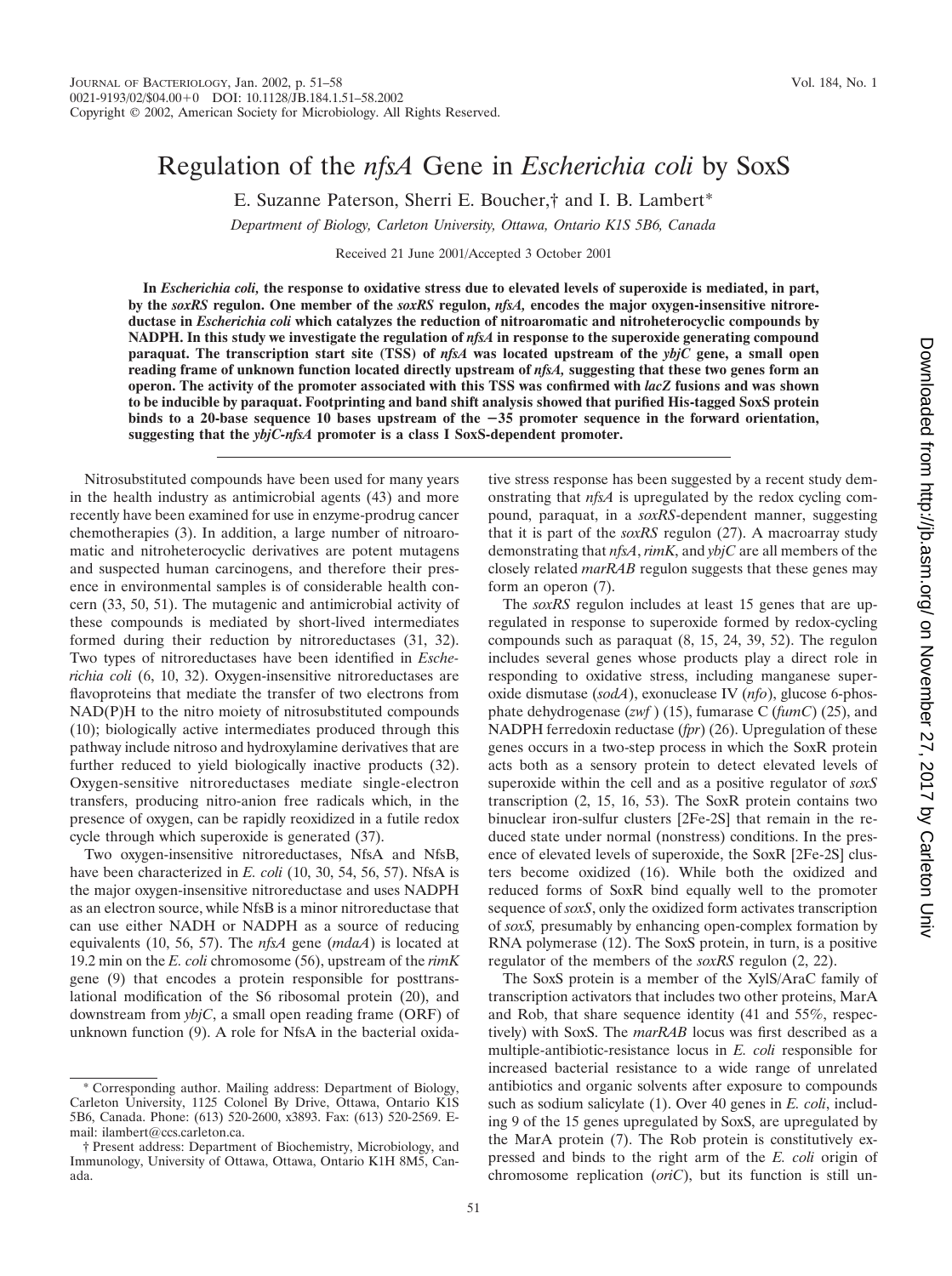|                                                                                                 |                                                                                                                        |    |    |   |    |   |    |   |    |   |    |                               |   |                |   |              |    | $-35$                                |              |          |   |    |    |    |                                   | $-10$                                                                                      |    |    | $+1$  |               |
|-------------------------------------------------------------------------------------------------|------------------------------------------------------------------------------------------------------------------------|----|----|---|----|---|----|---|----|---|----|-------------------------------|---|----------------|---|--------------|----|--------------------------------------|--------------|----------|---|----|----|----|-----------------------------------|--------------------------------------------------------------------------------------------|----|----|-------|---------------|
|                                                                                                 | H3                                                                                                                     |    |    |   |    |   |    |   |    |   |    |                               |   | S <sub>4</sub> |   |              |    |                                      |              |          |   |    |    |    |                                   |                                                                                            |    | Н2 |       |               |
|                                                                                                 | TGAAAGaAGcTTTAACCTGTTGCATTAATT                                                                                         |    |    |   |    |   |    |   |    |   |    | GCTATqcaTGcTAAACACAATACAGTGAA |   |                |   |              |    |                                      |              |          |   |    |    |    | AGGCaagCT                         |                                                                                            |    |    |       |               |
| $-85$                                                                                           |                                                                                                                        |    |    |   |    |   |    |   |    |   |    |                               |   |                |   |              |    |                                      |              |          |   |    |    |    |                                   | CTGAAAGTAGGTTTAACCTgTTGCAtTAATTGCTAAAaGCTATAACTGTTAAACACAATACAGTGAAAAGTTTTAGACTGAAGGCTCACT |    |    |       |               |
|                                                                                                 |                                                                                                                        |    |    |   |    |   |    |   |    |   |    |                               |   |                |   |              |    |                                      |              |          |   |    |    |    |                                   | GACTTTCATCCAAATTGGACAACGTaATTAACGATTTtCGATATTGACAATTTGTGTTATGTCACTTTTCAAAATCTGACTTCCGAGTGA |    |    |       |               |
|                                                                                                 |                                                                                                                        |    |    |   |    |   |    |   |    |   |    |                               |   |                |   |              |    |                                      |              |          |   |    |    |    |                                   | CAAAATCTGACTTCCGAGTGA                                                                      |    |    |       |               |
|                                                                                                 |                                                                                                                        |    |    |   |    |   |    |   |    |   |    |                               |   |                |   |              |    |                                      |              |          |   |    |    |    |                                   |                                                                                            |    |    |       |               |
|                                                                                                 |                                                                                                                        |    |    |   |    |   |    |   |    |   |    |                               |   |                |   |              |    |                                      |              |          |   |    | B2 |    |                                   |                                                                                            |    |    |       |               |
|                                                                                                 | TTGCAGAGGGAAGCGT                                                                                                       |    |    |   |    |   |    |   |    |   |    |                               |   |                |   |              |    |                                      |              |          |   |    |    |    |                                   | gaatgatggaTcCTGGCGGTGGC                                                                    |    |    |       |               |
| $+6$                                                                                            |                                                                                                                        |    |    |   |    |   |    |   |    |   |    |                               |   |                |   |              |    |                                      |              |          |   |    |    |    |                                   | TTGCAGAGGGAAGCGTATGCGCGCGATCGGTAAATTGCCTAAAGGCGTGTTGATACTGGAATTTATCGGAATGATGCTACTGGCGGTGGC |    |    |       |               |
|                                                                                                 | AACGTCTCCCTTCGCATACGCGCGCTAGCCATTTAACGGATTTCCGCACAACTATGACCTTAAATAGCCTTACTACGATGACGCACCG                               |    |    |   |    |   |    |   |    |   |    |                               |   |                |   |              |    |                                      |              |          |   |    |    |    |                                   |                                                                                            |    |    |       |               |
|                                                                                                 | qctcTtgg X2                                                                                                            |    |    |   |    |   |    |   |    |   |    |                               |   |                |   |              |    | ATGACCTTAAATAGCCTTACTACGAgcaCCGCC X3 |              |          |   |    |    |    | CTTAAATAGCCTTACTACctaggaccqcca B1 |                                                                                            |    |    |       |               |
|                                                                                                 |                                                                                                                        |    |    |   |    |   | R. |   |    |   |    |                               |   |                |   |              |    |                                      |              |          |   |    |    |    |                                   |                                                                                            |    |    |       |               |
|                                                                                                 |                                                                                                                        |    |    |   |    | M |    | A | T. | G | к  | T.                            | P | $_{\rm K}$     | G | v            | т. |                                      | т.           | F.       |   |    | G  | M  | M                                 | т.                                                                                         | т. | A  |       | А             |
|                                                                                                 | GCTGCTG <sup>&gt;</sup>                                                                                                |    |    |   |    |   |    |   |    |   |    |                               |   |                |   |              |    |                                      |              |          |   |    |    |    |                                   |                                                                                            |    |    |       |               |
| $+96$                                                                                           | GCTGCTGTCGGTAAGCGACTCCCTGTCGCTGCCTGAGCCATTTTCTCGGCCAGAAGTGCAGATTCTGATGATTTTTCTCGGTGTTTTGCT                             |    |    |   |    |   |    |   |    |   |    |                               |   |                |   |              |    |                                      |              |          |   |    |    |    |                                   |                                                                                            |    |    |       |               |
|                                                                                                 |                                                                                                                        |    |    |   |    |   |    |   |    |   |    |                               |   |                |   |              |    |                                      |              |          |   |    |    |    |                                   |                                                                                            |    |    |       |               |
|                                                                                                 | CGACGACAGCCATTCGCTGAGGGACAGCGACGGACTCGGTAAAAGAGCCGGTCTTCACGTCTAAGACTACTAAAAAGAGCCACAAAACGA<br>GACGGACTCGGTAAAAGAGC PRX |    |    |   |    |   |    |   |    |   |    |                               |   |                |   |              |    |                                      |              |          |   |    |    |    |                                   |                                                                                            |    |    |       |               |
|                                                                                                 | т.                                                                                                                     |    | S  | v | S  | D | S  |   |    |   | Þ  | F.                            | D |                | S | $\mathbb{R}$ | P  | Е.                                   | $\mathbf{V}$ | $\Omega$ |   | Т. | М  | T. | F                                 | T.                                                                                         | G  | ٩Z |       | П.            |
|                                                                                                 |                                                                                                                        |    |    |   |    |   |    |   |    |   |    |                               |   |                |   |              |    |                                      |              |          |   |    |    |    |                                   |                                                                                            |    |    |       |               |
|                                                                                                 |                                                                                                                        |    |    |   |    |   |    |   |    |   |    |                               |   |                |   |              |    |                                      |              |          |   |    |    |    |                                   |                                                                                            |    |    |       |               |
| $+186$                                                                                          | CATGCTTCCCGCTGCGGTGGTGGTTATTCTTCAGGTGGCAAAACGTCTTGCCCCACAGCTGATGAACCGTCCACCGCAATATTCACGTTC                             |    |    |   |    |   |    |   |    |   |    |                               |   |                |   |              |    |                                      |              |          |   |    |    |    |                                   |                                                                                            |    |    |       |               |
|                                                                                                 |                                                                                                                        |    |    |   |    |   |    |   |    |   |    |                               |   |                |   |              |    |                                      |              |          |   |    |    |    |                                   | GTACGAAGGGCGACCCACCACCAATAAGAAGTCCACCGTTTTGCAGAACGGGGTGTCGACTACTTGGCAGGTGGCGTTATAAGTGCAAG  |    |    |       |               |
|                                                                                                 | м                                                                                                                      | т. |    |   |    |   |    |   |    |   |    |                               | Δ | K              | R | т.           | А  |                                      |              |          |   |    |    |    |                                   |                                                                                            |    |    |       | <b>AGCAAG</b> |
|                                                                                                 |                                                                                                                        |    |    |   |    |   |    |   |    |   |    |                               |   |                |   |              |    |                                      | ∩            |          |   |    |    |    | P                                 | ∩                                                                                          |    |    | $R-S$ |               |
|                                                                                                 |                                                                                                                        |    |    |   |    |   |    |   |    |   |    |                               |   |                |   |              |    |                                      |              |          |   |    |    |    |                                   |                                                                                            |    |    |       |               |
| +276 AGAAAGAGAAAAAGATAATGACGCCAACCATTGAACTTATTTGTGGCCATCGCTCCATTCGCCATTTCACTGATGAACCCATTTCCGAAG |                                                                                                                        |    |    |   |    |   |    |   |    |   |    |                               |   |                |   |              |    |                                      |              |          |   |    |    |    |                                   |                                                                                            |    |    |       |               |
|                                                                                                 | TCTTTCTCTTTTCTATTACTGCGGTTGGTAACTTGAATAAACACCGGTAGCGACCTAAGCGGTAAAGTGACTACTTGGGTAAAGGCTTC                              |    |    |   |    |   |    |   |    |   |    |                               |   |                |   |              |    |                                      |              |          |   |    |    |    |                                   |                                                                                            |    |    |       |               |
|                                                                                                 | TCgagCTCTTTTTCTATTACTGtctagaGTAA                                                                                       |    |    |   |    |   |    |   |    |   |    | X1                            |   |                |   |              |    |                                      |              |          |   |    |    |    |                                   |                                                                                            |    |    |       |               |
|                                                                                                 | F.                                                                                                                     | R  | Е. | к | D. | N | D  | А | N  | н |    |                               |   |                |   |              |    |                                      |              |          |   |    |    |    |                                   |                                                                                            |    |    |       |               |
|                                                                                                 |                                                                                                                        |    |    |   |    | M |    | Þ |    |   | F. |                               |   |                |   | G<br>н       |    | R                                    | S            |          | R | H  | Т  | D  |                                   | E.                                                                                         |    | S  | F.    | A             |

FIG. 1. *nfsA* regulatory region. The nucleotide sequence of the region upstream of *nfsA* is presented with the numbering based on the TSS indicated by a bent arrow and  $+1$  above the sequence and in a large, bold font within the sequence. The  $-35$  and  $-10$  promoter sequences associated with the TSS are indicated by lines above the sequence. Primer sequences used for PCR and primer extension are indicated above or below the DNA sequence, depending on their orientation. Restriction sites are in boldface, and mismatches to DNA sequence are in lowercase. The soxbox identified by footprinting is boxed with mismatches to the consensus sequence (28) in lowercase. The amino acid sequence of YbjC and the N terminus of NfsA are indicated below the nucleotide sequence and the Shine-Dalgarno sequences are underlined within the sequence.

known (46). Many studies have demonstrated a considerable overlap in the genes regulated by each of these three proteins, strongly suggesting that the genes involved should be considered part of the same Sox/Mar/Rob regulon which is regulated, to various degrees, by the three closely related regulatory proteins (4, 19, 23, 29, 38).

A comparison of 16 sequences associated with SoxS/MarAregulated promoters and the *oriC*, shown by footprinting and gel shift analysis to be involved in SoxS/MarA/Rob binding, have identified a 20-bp "soxbox" with the consensus sequence:  $AYNGCACNNWNNRYYAAAYN$  (where  $Y = C$  or T,  $W =$ A or T,  $R = A$  or G, and  $N =$  any nucleotide) (28). SoxS is an ambidextrous activator in that it is able to interact with the promoter sequence and RNA polymerase in two different ways comparable to the well-studied catabolite activator protein (CAP; or cAMP receptor protein [CRP]) (11, 13, 18, 28, 34, 55). In class I SoxS-regulated promoters, the soxbox is located upstream of the  $-35$  sequence and, with the exception of the *zwf* promoter, is in the reverse orientation relative to the promoter. Class I promoters include *fldA*, *fpr*, *mar*, *poxB*, *acrAB*, *ribA*, and *zwf* (28, 55). Activation at these promoters is believed to require interaction between SoxS and C-terminal domain of the  $\alpha$ -subunit of RNA polymerase ( $\alpha$ CTD) (18). Class II promoters include *fumC*, *micF*, *nfo*, *sodA*, *ara1*, *inaA*, *oriC*, *pgi*, and *tolC* (28, 55). In these promoters, the SoxS binding site is in the forward orientation and overlaps the  $-35$  sequence. SoxS activation of the class II promoters *fumC*, *micF*, *nfo* and *sodA* has been shown to be independent of  $\alpha$ CTD (18).

In this study, we examined regulation of *nfsA* gene expression by the redox-cycling agent paraquat. We have identified both the transcription start site (TSS) and the SoxS binding site of the *nfsA* gene and have demonstrated that SoxS regulates both *nfsA* and the small *ybjC* gene directly upstream of *nfsA* in a coordinated manner. From the location of the soxbox, it would appear that the *ybjC*-*nfsA* promoter is a class I SoxS promoter in which SoxS binds 10 bp upstream of the  $-35$  site in the forward orientation comparable to the *zwf* promoter.

#### **MATERIALS AND METHODS**

**Bacterial strains and plasmids.** Cloning was conducted in  $E$ . coli DH5 $\alpha$ [supE44 lacU169(φ80lacZΔM15) hsdR17 recA1 endA1 gyrA96 thi-1 relA1]. β-Galactosidase assays were conducted in *E. coli* S90C[*ara*  $\Delta (lac-pro)$  *strA thi*] (36). His6-SoxS protein was prepared from *E. coli* HB310 [W3110  $\Delta (argF-lac)U169$ ] carrying pBADHis6-SoxS, a plasmid that expresses a SoxS protein tagged with six histidine residues at the amino terminus (55). All cultures were grown at 37°C in Luria broth supplemented with  $30 \mu$ g of ampicillin per ml where necessary. Plasmid pMP28.5 is a pUC18*Not* derivative carrying a *lacZ* gene lacking both transcriptional and translational signals (40).

**Construction of** *lacZ* **fusions.** Regions upstream of the *nfsA* gene were amplified by PCR by using primers depicted in Fig. 1. PCRs contained 10 mM Tris-HCl (pH 9), 50 mM KCl,  $1\%$  Triton X-100, 2 mM MgCl<sub>2</sub>, 0.2 mM deoxynucleoside triphosphate (dNTP), 0.3 mM primers, and 2 U of *Taq* polymerase (BRL) and consisted of a 1-min, 94°C predwell, followed by 25 cycles of 30 s at 94°C, 30 s at 56°C, and 30 s at 72°C, and finally a 5-min postdwell at 72°C. The PCR products were purified by Wizard column (Promega) prior to restriction digestion. PCR products are referred to by the primer set used in their amplification. Plasmids pH3X1, pH 2X1, and pS4X1 were constructed by cloning H3X1, H2X1, and S4X1 PCR products cut with *Xho*I and *Hin*dIII or *Sph*I into plasmid pMP28.5 cut with the same enzymes. Plasmids pH3X3 and pS4X3 were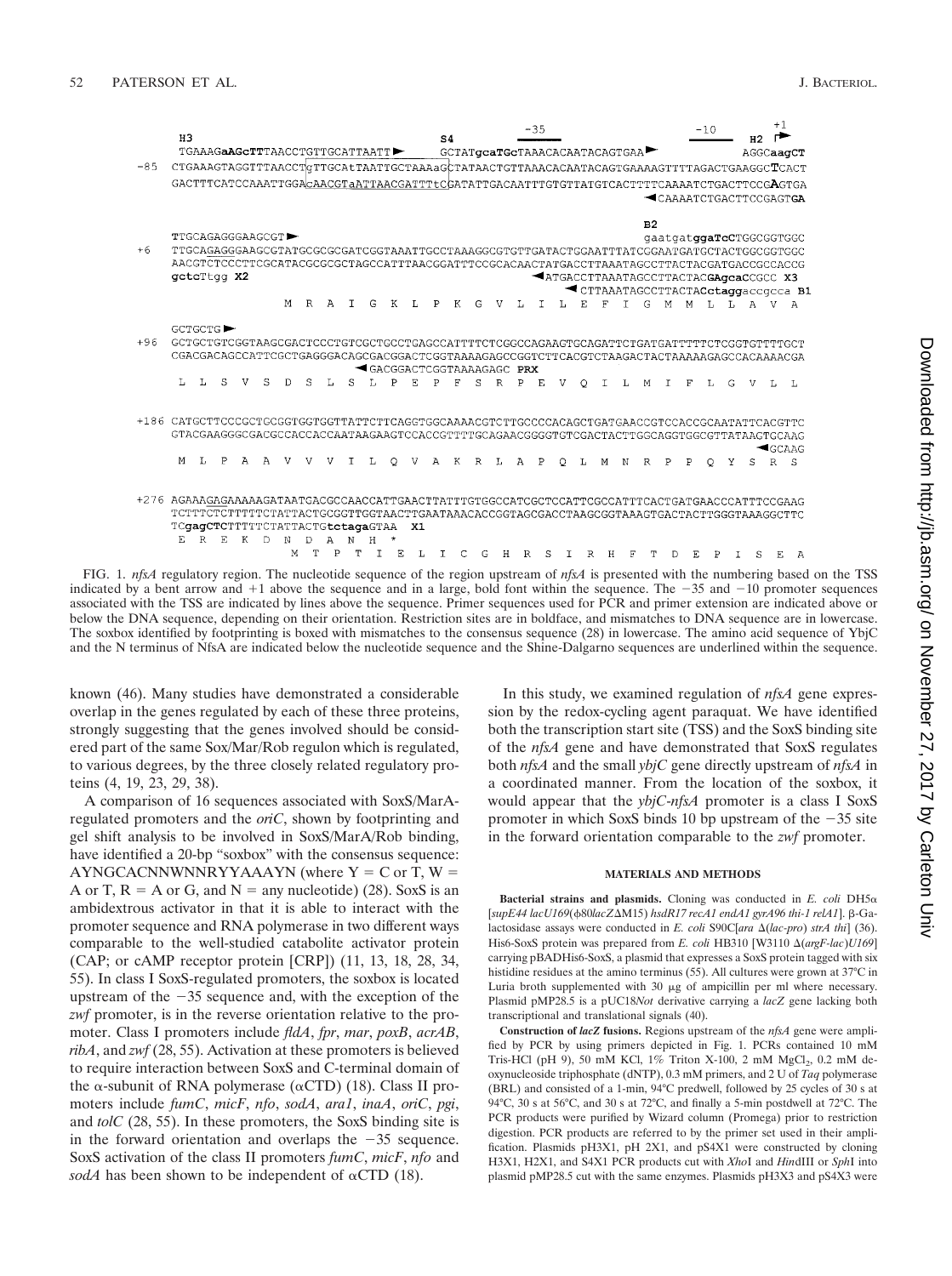constructed by replacing the *Hin*dIII-*Xho*I or *Sph*I-*Xho*I fragment of pH3X1 or  $pS4X1$  with the H3X3 or S4X3 PCR products. Plasmid  $pHX\Delta$  was constructed by recircularizing pH2X1 after it had been digested with *Xho*I and *Hin*dIII and the ends were made blunt with Klenow and dNTPs. Plasmid pH3B1 was constructed by cloning the H3B1 PCR product cut with *Hin*dIII and *Bam*HI into pMP28.5 cut with the same enzymes. Recombinant plasmids were confirmed by gel electrophoresis, and the junctions were verified by dideoxy sequencing with Sequenase as previously described (54).

Lac assays. Assays for  $\beta$ -galactosidase activity were conducted according to the method of Miller (35). Cultures were grown at 37°C to an optical density at 600 nm ( $OD<sub>600</sub>$ ) of 0.2, split into two tubes, and paraquat (0.2 mM) was added to one. After an additional hour of incubation, the  $OD_{600}$  was determined. Duplicate 1-ml samples of these cells were pelleted and washed with Z buffer (60 mM  $\text{Na}_2\text{HPO}_4 \cdot 7\text{H}_2\text{O}$ , 40 mM  $\text{NaH}_2\text{PO}_4 \cdot \text{H}_2\text{O}$ , 10 mM KCl, 1 mM  $\text{MgSO}_4 \cdot$  $7H<sub>2</sub>O$ , 50 mM  $\beta$ -mercaptoethanol). The cells were resuspended in 100  $\mu$ l of Z buffer and permeabilized by vortexing for 1 min with 5  $\mu$ l of acetone-toluene (1:9 [vol:vol]). Aliquots (5 to 50  $\mu$ ]) of permeabilized cells were diluted to a volume of 1 ml with Z buffer. After 5 min at 37°C, reactions were initiated by the addition of 200 μl of ONPG (*o*-nitrophenyl-β-D-galactopyranoside; 4 mg/ml) and allowed to proceed for 5 to 20 min until a yellow color was visible. Reactions were stopped with 500  $\mu$ l of 1 M Na<sub>2</sub>CO<sub>3</sub>, and the OD<sub>550</sub> and OD<sub>420</sub> values were determined. The activity in Miller units was calculated by using the following formula: activity =  $1,000 \times [OD_{420} - (1.72 \times OD_{550})]/[OD_{600} \times \text{time (min)} \times$ volume of cells (ml)].

**Primer extension.** Total RNA for primer extension experiments was extracted as described by Rothmel et al. (42) from a 50-ml culture of  $DH5\alpha/pH3X1$  grown at 37°C for 5 h. The culture was induced for the last hour of incubation by the addition of paraquat (0.2 mM). PRX primer (see Fig. 1) was end labeled with [ $\gamma$ -<sup>32</sup>P]ATP by using T4 DNA polymerase, and 1.7 pmol was annealed to 12  $\mu$ g of RNA in a 10-µl reaction containing 4 U of RNasin (Boehringer Mannheim) by heating to 80°C for 2 min, followed by incubation at 50°C for 99 min. After this, the primer was extended in a reaction mixture containing 50 mM Tris-HCl (pH 8.3), 10 mM dithiothreitol, 30 mM KCl, 8 mM  $MgCl<sub>2</sub>$ , 25 mM dNTP, and 25 U of Moloney murine leukemia virus reverse transcriptase by incubation at 42°C for 99 min. The reaction was stopped with the addition of 10  $\mu$ l of sequencing loading buffer. Primer extension reaction mixtures were boiled for 3 min, and a  $3-\mu l$  portion was run on an 8% denaturing polyacrylamide gel together with mixtures from sequencing reactions carried out with pH3X1 plasmid DNA template and PRX primer.

**Purification of His6-SoxS protein.** Purification of His-tagged SoxS protein was conducted according to the method of Wood et al. (55) by Ni-nitrilotriacetic acid (NTA) affinity chromatography under denaturing conditions. Briefly, an 85-ml culture of HB301/pBADHis6-SoxS was grown at 37°C with shaking to an  $OD<sub>600</sub>$ of 0.6 to 0.7 and induced with 0.02% arabinose for a further 4 h at 37°C. The cells were pelleted and resuspended in 1 ml of solubilization buffer (6 M guanidine-HCl; 20 mM Tris, pH 7; 300 mM NaCl; 5% glycerol [vol/vol]; 5 mM imidazole) and disrupted by sonication. The cell lysate was collected after a 30-min spin in a microcentrifuge at  $4^{\circ}$ C and incubated, with mixing, for 1 h at  $4^{\circ}$ C with 150  $\mu$ l of Ni-NTA resin (BioLabs). The resin was collected in a drip column and washed five times with 2 ml of solubilization buffer. The His6-SoxS protein was eluted with four washes of 200  $\mu$ l of elution buffer (4 M guanidine-HCl; 20 mM NaHPO4, pH 5.5; 300 mM NaCl; 40% glycerol; 300 mM imidazole). The eluted protein was diluted to 0.5 mg/ml in elution buffer and renatured by dialysis (20 mM NaHPO4, pH 5.5; 300 mM NaCl; 40% glycerol). The protein concentration was determined by Coomassie blue staining assay (Bio-Rad) against a bovine serum albumin standard. A total of 2.6 mg of protein was purified from the 85-ml culture. The purity was estimated to be  $>95\%$ .

**Gel shift mobility assays.** DNA for binding assays was generated by PCR as described above. In each PCR, one primer was end labeled with  $[\gamma^{32}P]ATP$  and T4 polynucleotide kinase. Binding assays were conducted in  $10$ - $\mu$ l reaction mixtures containing 20 mM NaCl, 50 mM KCl, 5 mM Tris, 2.4 mM HEPES (pH 7.9), 0.4 mg of bovine serum albumin/ml, 18% glycerol (14), 40 fmol of labeled DNA, and 12.5 to 50 ng of His6-SoxS protein. Binding was allowed to proceed for 30 min at 37°C. Reaction mixtures were chilled 10 min before loading on a prerun, 5% nondenaturing polyacrylamide gel and then run against TGE buffer (25 mM Tris, 190 mM glycine, 0.1 M EDTA [pH 8.3]) (14) at 80 V for 2 to 4 h at 4°C. Gels were dried and autoradiographed.

**DNase I footprinting.** DNA for footprinting experiments was generated by PCR with the primers PRX (see Fig. 1) and GRX (5'-ACGCCAGATCTTTTG CACGCACA-3', nucleotides [nt]  $-300$  to  $-278$ ); the GRX primer was end labeled with  $[\gamma^{-32}P]ATP$  by using T4 polynucleotide kinase. The PCR product was purified on a Sephadex column, and His6-SoxS binding assays were conducted as described for the gel shift assays. After binding, the reaction mixtures



FIG. 2. Primer extension analysis to determine the transcription start site of *nfsA* and *ybjC*. The primary extension product (large arrow) was generated from RNA isolated from paraquat-induced *E. coli* carrying pH3X1 by using the PRX primer. Secondary primer extension products are indicated by small arrows. The sequence shown to the left corresponds to the upper DNA strand depicted in Fig. 1 and is complementary to the sequence ladder (GATC) generated by dideoxy sequencing of pH3X1 by using the PRX primer. The transcription start site  $(+1)$  is in boldface and is indicated by a bent arrow. The  $-10$  sequence is indicated.

were equilibrated to 20°C before the addition of 1 mM  $MgCl<sub>2</sub>$ , 0.5 mM CaCl<sub>2</sub> and 0.03 U of DNase I. The reactions were allowed to proceed for 3 min and stopped with the addition of 100  $\mu$ l of STOP solution (100 mM EDTA, pH 8; 0.2  $\mu$ g of sheared salmon sperm DNA/ml; 0.6 M ammonium acetate). The DNA was precipitated with 200  $\mu$ l of ethanol, washed twice with 70% ethanol, dried, and resuspended in 3  $\mu$ l of distilled H<sub>2</sub>O and 3  $\mu$ l of sequencing loading buffer. The samples were boiled and loaded onto an 8% denaturing polyacyrlamide gel next to mixtures from sequencing reactions carried out with GRX-PRX template DNA and the GRX primer.

## **RESULTS**

**Identification of the transcription start site of** *nfsA* **by primer extension.** The sequence directly upstream of the *nfsA* coding region contains the *ybjC* coding region such that the 3 end of *ybjC* overlaps 17 bp of the 5' end of *nfsA* (Fig. 1). Based on the nucleotide sequence, a putative promoter had been identified 226 bases upstream of the *nfsA* start codon within the *ybjC* coding region (56). Primer extension was conducted to determine whether this promoter sequence is associated with the TSS. As seen in Fig. 2, the strongest primer extension product observed corresponds to a point 292 bp upstream of the *nfsA* start codon rather than to the putative promoter at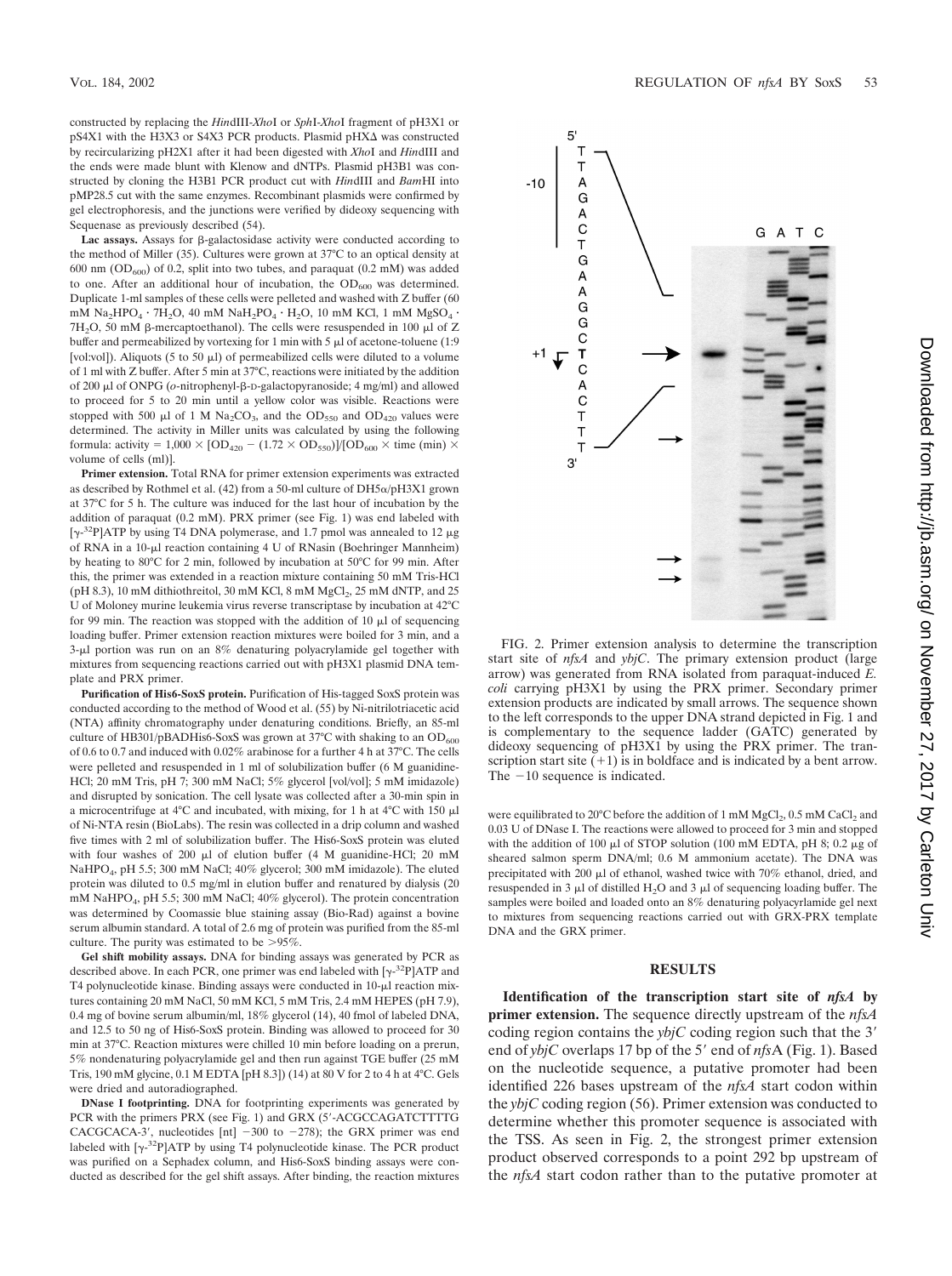$\mathbf{A}$ 



B

FIG. 3. Expression of *lacZ* fusions. (A) Diagram of *lacZ* fusions. Numbering is based on the TSS site at +1 (bent arrow) and indicates the end of deletions (broken lines) and fusion junctions between noncoding regions (solid lines), *ybjC* (shaded bar), *nfsA* (solid bar), and *lacZ* (open bar). The drawing is not to scale as indicated by "//". The soxbox is indicated by a hatched bar. Start codons in frame with the *lacZ* coding region in each fusion are indicated by straight arrows above the bars. Note that in X3 constructs, both the *ybjC* and *nfsA* start codons are in frame with the *lacZ* coding region, while in X1 constructs *lacZ* is in frame with *nfsA* and in H3B1 it is in frame with *ybjC*. (B)  $\beta$ -Galactosidase activity (in Miller units) of *E. coli* S90C strains carrying *lacZ* fusions. Results are the average of at least three independent trials run in duplicate. The induction ratio is the fold increase in activity of paraquat-induced strains relative to uninduced strains.

226 bases upstream. Sequences consistent with  $E$ .  $\text{coli} - 10$  and  $-35$  promoter sequences are located upstream of the primary TSS (see Fig. 1). This putative promoter is upstream of both the *ybjC* and the *nfsA* coding regions, suggesting that *ybjC* and *nfsA* form an operon. In addition to the primary TSS, several fainter primer extension products, corresponding to start sites within the *ybjC* coding region, were visible on the autoradiograph, including one corresponding to the putative promoter sequence (nt  $+40$  to  $+67$  in Fig. 1) previously identified from the nucleotide sequence.

**Expression of** *lacZ* **fusions.** To confirm the activity of the promoter associated with the TSS identified by primer extension, sequences upstream of *nfsA* were cloned into plasmid pMP28.5 to create *lacZ* fusions in which the ninth codon of the *lacZ* gene is fused in frame with the second codon of *nfsA* (Fig. 3A). The expression of  $\beta$ -galactosidase from the *lacZ* fusions was measured in the Lac<sup>-</sup> E. coli strain S90C (Fig. 3B).

The *nfsA-lacZ* fusion, pH3X1, which carries the entire *nfsA* upstream region (nt  $-74$  to  $+297$ ), demonstrated a level of -galactosidase activity 200 times the background level observed with  $pHX\Delta$ , which carries only the  $nfsA$  ribosomal binding site and start codon (nt  $+281$  to  $+297$ ). Furthermore, the activity of the pH3X1 fusion increased an additional 3.6-fold in the presence of paraquat, indicating that this construct contains not only the promoter sequence of *nfsA* but also the sequences necessary for activation by SoxS. Deletion of the distal portion of the upstream region (nt  $-74$  to  $+3$ ) in pH2X1 resulted in a 20-fold decrease in  $\beta$ -galactosidase activity relative to pH3X1, confirming the activity of the promoter identified by primer extension. The 10-fold increase in activity of this construct over  $pHX\Delta$  may be due to weak promoter activities within the *ybjC* coding region associated with the weak primer extension products observed in Fig. 2. It should be noted, however, that any weak promoter activity within the *ybjC* coding region is not inducible by paraquat.

As seen in a comparison of the results with pH3X1 and  $pH3X3$ , deletion of most of the *ybjC* coding region (nt +84 to  $+280$ ) had little effect on the expression or induction of  $\beta$ -galactosidase. Construct pS4X3 is identical to pH3X3 except for a deletion of 38 bp directly upstream of the promoter identified by primer extension. While  $\beta$ -galactosidase activity increased over threefold in the presence of paraquat in strains carrying pH3X3, no such increase was observed in strains carrying pS4X3. Lack of induction in pS4X3 places the SoxS activation site either overlapping or just upstream of the *ybjC-nfsA* promoter identified by primer extension. Higher basal levels of -galactosidase activity observed with pH3X3 over pS4X3 in the absence of paraquat may reflect a small stimulatory effect of basal levels of SoxS, MarA, or Rob at the intact binding site of pH3X3.

Placement of the *nfsA* promoter upstream of the *ybjC* coding region suggests that this ORF is transcribed in vivo. In order to test whether this ORF is translated in vivo, a *ybjC-lacZ* fusion, pH3B1, was constructed in which *lacZ* is fused to the 20th codon of *ybjC* such that the fusion protein is translated solely from the putative  $ybjC$  translation signals. The  $\beta$ -galactosidase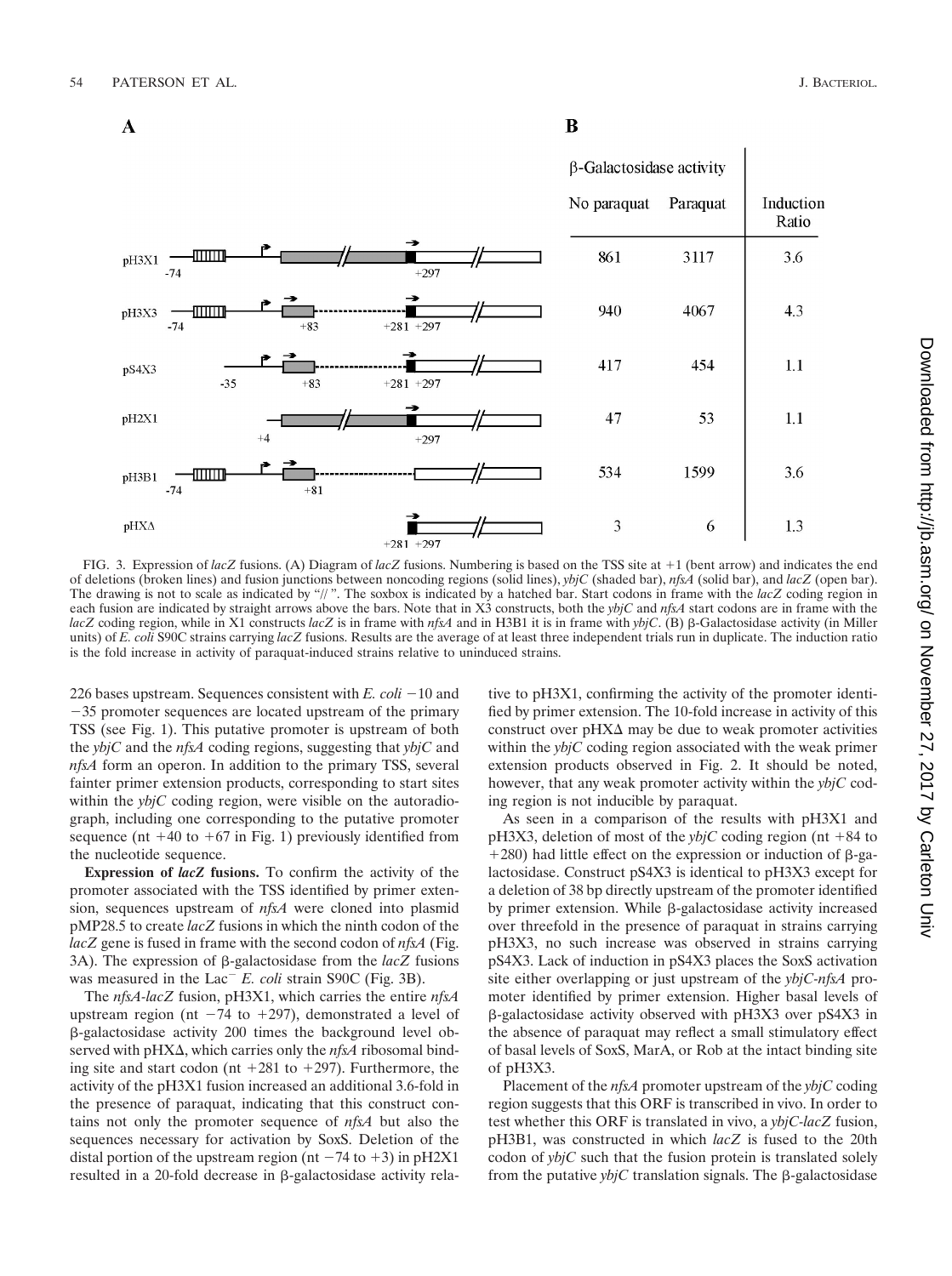

FIG. 4. Gel shift mobility assays of the *nfsA* upstream region with His6-SoxS. Schematics to the left depict the region carried on the PCR fragments used in the gel shift assays shown to the right in the absence  $(-)$  or presence  $(+)$  of 50 ng of His6-SoxS protein. The symbols are as described in the legend to Fig. 3.

activity obtained with this *ybjC-lacZ* fusion was ca. 100 times greater than the background level, demonstrating that YbjC can be expressed in vivo. Furthermore, as would be expected for a gene transcribed from the same promoter as *nfsA*, the activity of the *ybjC-lacZ* fusion increased more than threefold in the presence of paraquat, indicating that *ybjC* and *nfsA* constitute a functional operon that is inducible by paraquat.

**Gel shift mobility assays.** Examination of the nucleotide sequence upstream of the *ybjC-nfsA* promoter identified two overlapping sequences (nt  $-66$  to  $-47$  and nt  $-50$  to  $-31$ ), each sharing sequence identity at 17 of 20 bases of the soxbox consensus sequence AYNGCACNNWNNRYYAAAYN (28). Both of these sequences are in the forward orientation. However, one is 10 bp upstream of the  $-35$  sequence comparable to the Class I *zwf* promoter, while the other overlaps the  $-35$ sequence in a manner consistent with class II promoters (14, 28).

Gel shift mobility assays with His-tagged SoxS protein were conducted with radiolabeled PCR DNA fragments generated with the primers depicted in Fig. 1. It should be noted that, while the sequences carried by the PCR fragments are similar to those cloned into the *lacZ* fusion constructs, the latter are slightly smaller (by 6 to 10 bp) due to cleavage of the ends at restriction sites in the PCR primers prior to cloning. The upstream region of  $nfsA$  extending from nt  $-84$  to  $+307$  is contained on the H3X1 PCR fragment. Gel shift mobility assays with H3X1 confirmed that His6-SoxS does indeed bind to the region upstream of *nfsA* (Fig. 4). Gel shift assays with two smaller fragments representing either half of this region demonstrated that the right portion carried by fragment B2X1 (nt  $+73$  to  $+307$ ) was not able to bind the His6-SoxS protein and that binding was restricted to the left portion present in fragment H3X3 (nt  $-84$  to  $+91$ ). The binding site was further localized to the 89 left-most nucleotides based on the binding of the protein to PCR fragment H3X2 that carries nt  $-84$  to

5. More telling are the results obtained with the S4X3 fragment which, lacks 38 nt from the left-most side (nt  $-84$  to 48). Deletion of these 38 bases eliminated binding to the S4X3 fragment and clearly places all or part of the His6-SoxS binding site within the sequence immediately upstream or overlapping the  $-35$  promoter sequence. These results are consistent with the induction results obtained with the *lacZ* fusions.

Based on the nucleotide sequence, a third putative soxbox containing 17 of 20 bases of the soxbox consensus sequence was identified within the *ybjC* coding region (nt  $+21$  to  $+40$ ) in the forward orientation, overlapping one of the weak putative promoters in a manner consistent with a class II promoter. Lack of binding of His6-Sox to S4X3 clearly demonstrates that this putative soxbox is not functional, a finding consistent with the lack of induction of the pS4X3 or pH2X1 *nfsA-lacZ* fusions by paraquat.

**DNase I protection studies.** DNase I footprinting assays were conducted to determine which of the two putative soxboxes identified by gel shift experiments is involved in SoxS binding. As seen in Fig. 5, His6-SoxS protects the sequence extending from nt  $-65$  to  $-46$  which corresponds to the up-



FIG. 5. DNase I footprinting analysis of His6-SoxS binding to the *ybjC-nfsA* promoter region. PCR-generated DNA incubated with increasing amounts of His6-SoxS protein (0, 10, 25, 50, 100, and 200 ng) was digested with DNase I and run on an 8% denaturing polyacrylamide gel. The region protected by His6-SoxS is indicated by a vertical bracket to the right. The sequence of the protected region is given to the left and corresponds to the upper strand shown in Fig. 1. Mismatches to the soxbox consensus sequence (28) are indicated in lower case. The sequencing ladder (GATC) was generated by dideoxy sequencing of template DNA by using the GRX primer.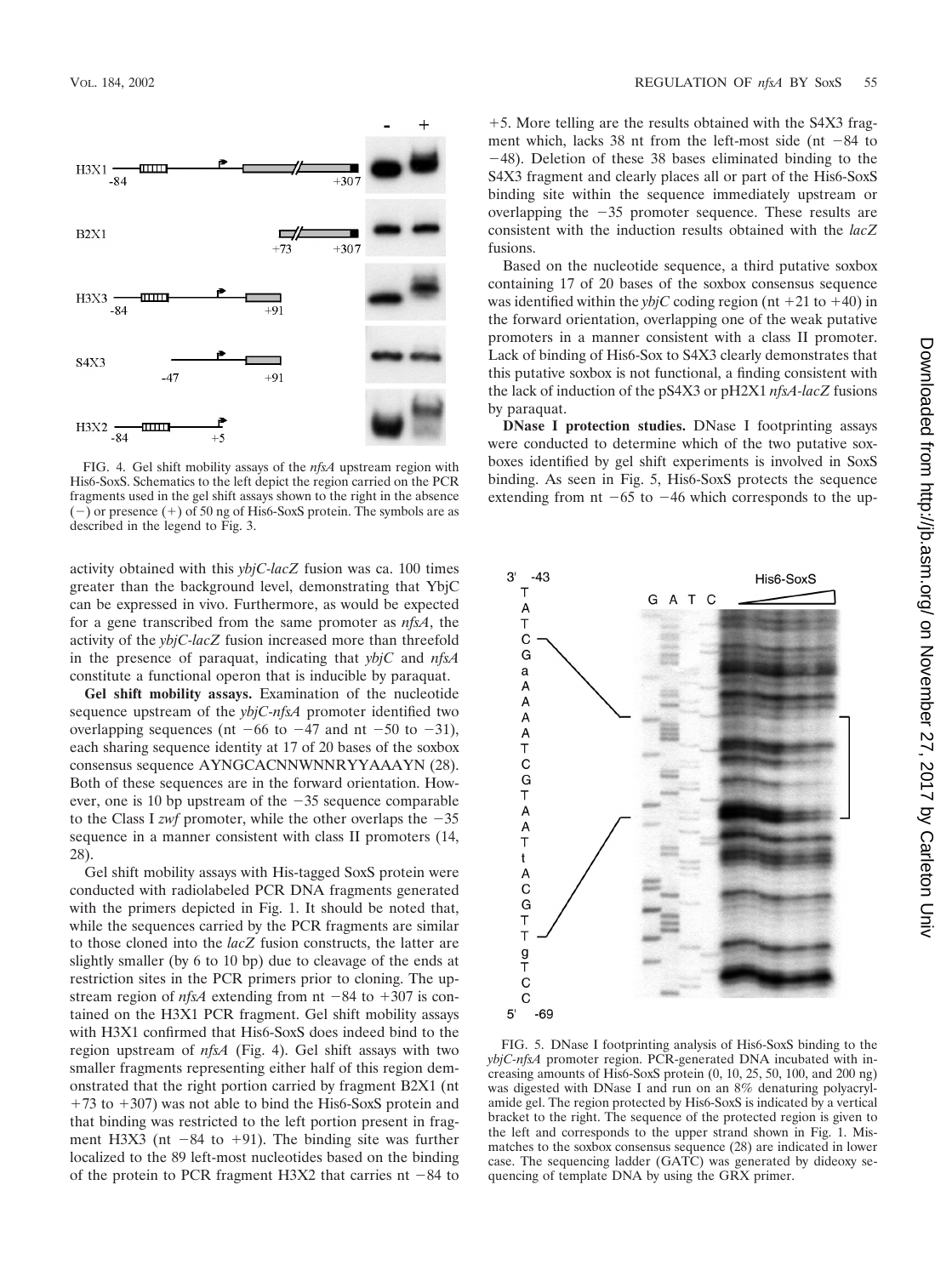stream soxbox sequence. From these results, we can conclude that the *ybjC-nfsA* promoter is a class I promoter in which the soxbox lies 10 bases upstream of the  $-35$  site in the forward orientation in a manner comparable to the class I *zwf* promoter (14, 28).

### **DISCUSSION**

The results of primer extension and *lacZ* fusion experiments presented in this study place the *nfsA* promoter upstream of both the *nfsA* and *ybjC* coding regions rather than within the *ybjC* coding region as predicted from the nucleotide sequence alone (56). Gel shift and footprinting analysis identified the regulatory sequence associated with this promoter that is responsible for SoxS-dependent induction of NfsA by paraquat (27). Coregulation of *nfsA* and *ybjC* from the same SoxSdependent promoter confirms an earlier suggestion that these two genes are part of an operon, consisting of *ybjC*, *nfsA*, *rimK*, and b0853, that is upregulated by MarA (7). Inclusion of *rimK* and b0853 in this operon would indicate that the putative transcription termination sequence identified between *nfsA* and *rimK* is not functional (56). Further evidence for the inclusion of *rimK* in this operon can be taken from two earlier studies. Analysis of transcription products of *rimK* identified a transcript carrying both *rimK* and the *nfsA* upstream region (20). Similarly, two-dimensional gel analysis of proteins in *E. coli* identified an increase in the size of the small subunit ribosomal protein S6 concurrent with paraquat induction (15). The size increase was attributed to the addition of two to six glutamic acid residues to the carboxyl terminus of the S6 ribosomal protein by the *rimK* gene product (20).

Examination of sequence data available in the unfinished microbial genome NCBI database indicated that the order of the *ybjC-nfsA-rimK* genes found in *E. coli* is conserved in closely related enteric bacteria *Klebsiella pneumoniae*, *Salmonella enterica* serovar Typhi, *Salmonella enterica* serovar Enteritidis, and *Salmonella enterica* serovar Typhimurium. Another member of the *Enterobacteriaciae* with available sequence data is *Yersinia pestis*. Interestingly, although *Y. pestis* does not encode either an *nfsA* or a *rimK* homologue, it does retain a *ybjC* homologue upstream of a gene that encodes a protein with sequence similarity to the *E. coli* YbjN (b0853 gene product) (9). The YbjC homologue appears to be unique to the *Enterobacteriaciae* since no similar proteins have been identified in any of the other bacterial genomes available in the unfinished genome database despite wide distribution of NfsA and RimK homologues among both gram-positive and gram-negative bacteria.

Examination of the sequence associated with the paraquatinducible *ybjC-nfsA* promoter revealed two potential soxbox sequences, each matching 17 of the 20 bases of the soxbox consensus sequence described by Martin et al. (28). However, footprinting analysis demonstrated that SoxS binds only to the sequence 10 bases upstream of the  $-35$  sequence in a manner characteristic of class I promoters and not to the sequence overlapping the  $-35$  sequence in a class II manner. Within the soxbox consensus sequence, AYNGCACNNWNNRYYAAA YN, two functional domains (nt 4 to 7 and nt 13 to 19, underlined) have been identified from an analysis of aligned SoxS/ Mar/Rob binding sites (28) by molecular information theory (44, 45, 55) and from the protein-DNA interaction sites identified from the crystal structure of the MarA (41) and Rob (21) proteins complexed with the *mar* and *micF* promoter sequences, respectively. The crystal structure for SoxS-DNA interaction has not yet been determined.

In the functional *ybjC-nfsA* soxbox, mismatches to the soxbox consensus sequence lie at positions 1 (G), 7 (T), and 19 (A). Adenosine is conserved at position 1 in 15 of the 16 known Sox/Mar/Rob binding sites and hence contributes high information content. However, this first nucleotide has not been shown to have any direct interaction with the MarA or Rob proteins, and systematic replacement of it with any other nucleotide has been reported to have no effect on activity in *micF*, *fpr* or *zwf* promoters (28). The pyrimidine at position 19 of the second domain of the soxbox consensus sequence has low sequence information content, and there is no evidence of interaction between it and either MarA or Rob. The third mismatch in the *ybjC-nfsA* soxbox is nucleotide  $T_7$ , which lies within the highly conserved GCAC sequence. Both Gln45 of MarA and Gln39 of Rob make van der Waals contacts with the complement of  $C_7$  in the *mar* and *micF* soxboxes; however, a T is found at this position in three of the four other soxboxes with mismatches at this position (28), suggesting that such a change is tolerated. Thus, the three mismatches found in the functional *ybjC-nfsA* soxbox appear to be either unimportant, as in  $G_1$  and  $A_{19}$  or, in the case of  $T_7$ , represents a change found in other functional soxboxes. The second, nonfunctional, soxbox contains mismatches at positions  $2(A)$ ,  $6(T)$ , and  $7(A)$  of the soxbox consensus sequence. While the  $A<sub>2</sub>$  is in a position that is not highly conserved and does not interact directly with either the MarA or Rob protein, the  $T_6$  and  $A_7$  mismatches lie within the GCAC domain at positions that have been shown to be protein contact sites. The complement of  $A_6$  of the *mar* soxbox forms van der Waals interactions with both Gln45 and Trp42 residues of MarA, while the complement of  $C_7$  interacts with Gln45 of MarA. Similar interactions are found in the Rob-*micF* complex. Only one known soxbox contains a T at position 6, and none contain an A at position 7. No functional soxbox contains two mismatches within this domain, and it is probably the combined effect of these two adjacent bases that prevents interaction with the protein.

The *ybjC-nfsA* promoter is the second class I SoxS-dependent promoter, after the *zwf* promoter, in which the soxbox is in the forward orientation (relative to the promoter). In the other six class I promoters characterized to date, the soxbox is in the reverse orientation 14 to 16 bases (*fpr*, *fldA*, *mar*, *poxB*) or 26 or 27 bases ( $acrAB$ ,  $ribA$ ) upstream of the  $-35$  site (28, 55). A study by Wood et al. (55) has clearly demonstrated the correlation between the orientation and the distance of the soxbox from the  $-35$  sequence in class I SoxS-dependent promoters. They observed a complete loss of induction with either the *fpr* (reverse orientation, 15 bp upstream) or the *zwf* (forward orientation, 7 bp upstream) soxbox if the spacing from the promoter was maintained but the orientation was switched to that found in the other promoter, or if the orientation was conserved but the position was changed. It has been proposed that, in class I promoters, a change in the orientation of the soxbox from reverse to forward at distances closer to the  $-35$ sequence may facilitate interaction of SoxS with  $\alpha$ CTD (28, 55). Thus, the forward orientation of the *ybjC-nfsA* soxbox is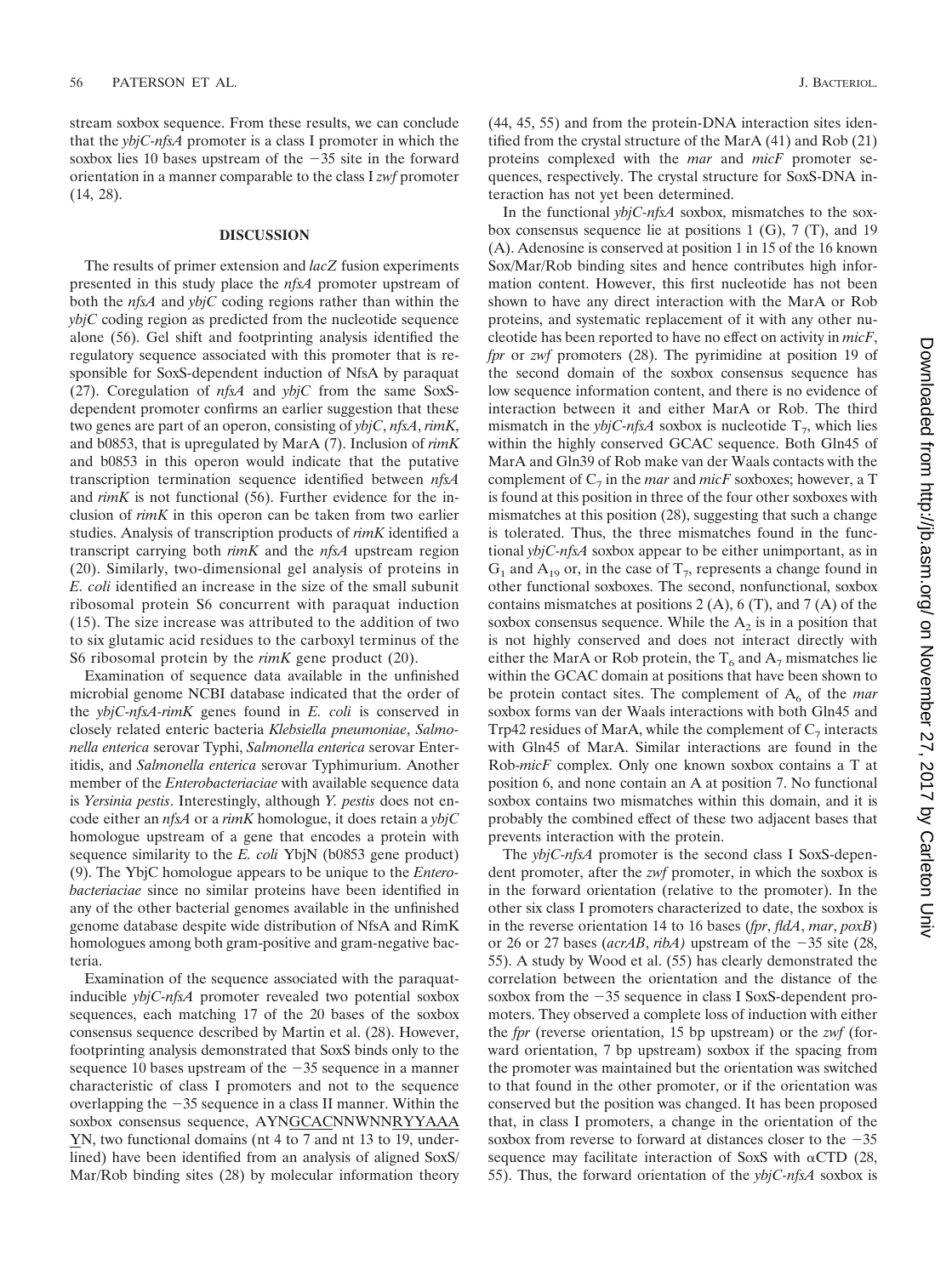

FIG. 6. SoxS and OxyR binding in the *grx*-*ybjC* intergenic region. SoxS and OxyR binding sites are indicated by square brackets above and below the sequence, respectively. The  $-35$  sequences of the *ybjC-nfsA* and *grxA* promoters are indicated by lines above and below the sequence, respectively. The SoxS sequence logo is above the sequence in the 5'-3' orientation and corresponds to the upper DNA strand. The OxyR sequence logo is below the sequence in the 3-5 orientation and corresponds to the lower DNA strand. Both logos were generated by using the web-based program available online (http://www.bio.cam.ac.uk/seqlogo/). The SoxS logo was generated from an alignment of the *ybjC-nfsA* sequence and 14 other sequences taken from Wood et al. (55). The OxyR logo was generated from an alignment of the *grxA* sequence and its complement and seven other OxyR binding sites and their complement taken from Schneider (44). The OxyR logo was generated from both strands of DNA sequence due to the symmetrical nature of the binding site (45). A dotted line represents the helical nature of the DNA strand. Peaks corresponding to nucleotides in major grooves (containing  $>1$  bit of information) in each logo are spaced ca. 10 bases apart; peaks of the SoxS logos correspond to the troughs of the OxyR logo.

consistent with its relatively close proximity (10 bp) to the  $-35$ sequence.

As seen in Fig. 6, the SoxS binding site identified in this study overlaps the OxyR binding site (47) of the divergently transcribed *grxA* (glutaredoxin-1) gene that lies directly upstream of the *ybjC* sequence. Grx1 has been shown to act as a hydrogen donor for ribonucleotide reductase (17). OxyR is the activator protein for a second oxidative-stress regulon in *E. coli* that is induced by hydrogen peroxide (49). Oxidized OxyR binds as a tetramer to a sequence of degenerate twofold symmetry, making contact at four adjacent major grooves on one face of the DNA (5, 48, 52). The SoxS protein is also predicted to bind to one face of the DNA, making contact with two adjacent major grooves (41). Overlap of the OxyR and SoxS binding sites suggests the possibility of interference between these two proteins under oxidative-stress conditions, particularly in the presence of superoxide which would be dismutated to hydrogen peroxide in the cell. Molecular information theory analysis of aligned OxyR (44) and SoxS (55) binding sites (Fig. 6) predict that the major grooves facing each of these two proteins are off-center by ca. 5 nt, suggesting that SoxS and OxyR bind to opposite faces of the *grxA-ybjC* intergenic region. This may allow simultaneous interaction of SoxS and OxyR with their respective regulatory sequences under conditions of oxidative stress.

The observation that divergently transcribed genes from two different oxidative-stress regulons possess overlapping regulatory sequences is intriguing, since there is no obvious relationship between the physiological roles of the gene products. In addition to its role in the reduction of ribonucleotide reductase disulfide bonds, Grx1 may also play an important role in the bacterial cytoplasm by reducing non-native disulfide bonds that might arise during oxidative stress. In this way, Grx1 has been proposed to act in an autoregulatory circuit by reducing an internal disulfide bond in OxyR, thus inactivating it and downregulating *grxA* (5, 58). The physiological role of nitroreductase during oxidative stress remains unclear. Liochev et al. (27) have speculated that increased levels of oxygen-insensitive nitroreductase may increase the number of nitrosubstituted substrates that are processed through two-electron pathways, compared to the one-electron pathways that are characteristic of oxygen-sensitive nitroreductases. This would result in a diminution of active oxygen species arising concomitant with the reoxidation of nitro-anion radical species. Despite the lack of any obvious functional relationship between *nfsA* and *grxA*, overlapping of regulatory sequences is unlikely to be coincidental and warrants further investigation.

### **ACKNOWLEDGMENTS**

We thank R. E. Wolf, Jr., and K. L. Griffith for providing the pBADHis6-SoxS plasmid and for their helpful instruction and suggestions for the purification of the His6-SoxS protein.

This work was supported by a research grant to I.B.L. from the Natural Science and Engineering Research Council of Canada.

#### **REFERENCES**

- 1. **Alekshun, M. N., and S. B. Levy.** 1997. Regulation of chromosomally mediated multiple antibiotic resistance: the *mar* regulon. Antimicrob. Agents Chemother. **41:**2067–2075.
- 2. **Amabile-Cuevas, C. F., and B. Demple.** 1991. Molecular characterization of the *soxRS* genes of *Escherichia coli*: two genes control a superoxide stress regulon. Nucleic Acids Res. **19:**4479–4484.
- 3. **Anlezark, G. M., R. G. Melton, R. F. Sherwood, B. Coles, F. Fiedlos, and R. J. Knox.** 1992. The bio-activation of 5-(aziridin-1-yl)-2,4-dinitrobenzamide (CB1954). I. Purification and properties of a nitroreductase enzyme for *Escherichia coli*: a potential enzyme for antibody-directed enzyme pro-drug therapy (ADEPT). Biochem. Pharmacol. **44:**2289–2295.
- 4. **Ariza, R. R., Z. Li, N. Ringstad, and B. Demple.** 1995. Activation of multiple antibiotic resistance and binding of stress-inducible promoters by *Escherichia coli* Rob protein. J. Bacteriol. **177:**1655–1661.